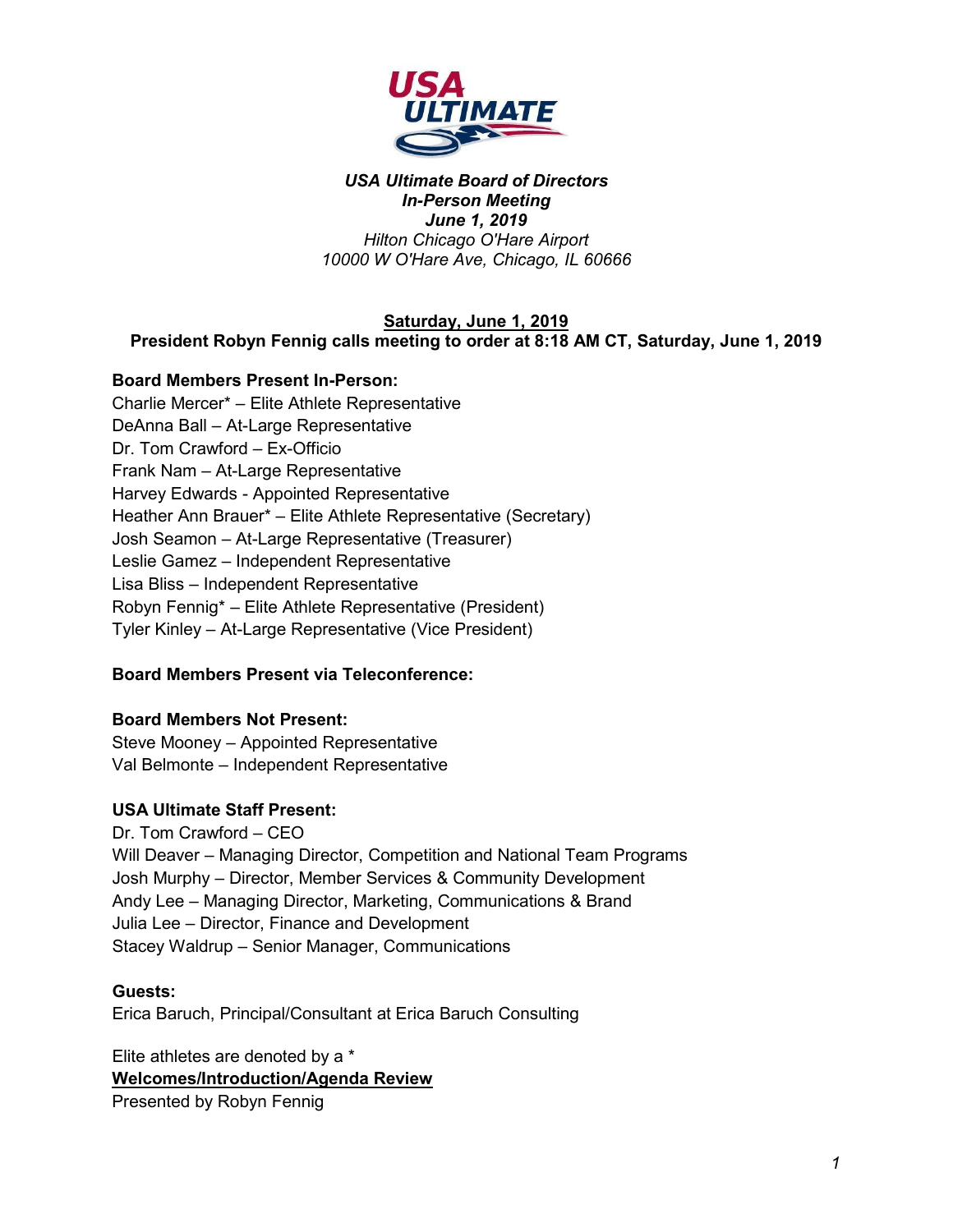

● Board members introduced themselves and shared one recent life update.

# **Nominating and Governance**

Presented by DeAnna Ball

- Reviewed points from last Board Meeting around the possibility of developing Nominating and Governance committees independent from the board and how these would function in relation to the Board.
- Discussed possibility of combining Nominating and Governance and some models for how this would best work.
- Evaluated early draft proposals and provided feedback for next steps.
- Recommended SafeSport training for all Board members to hold ourselves to the same standards as other leaders in the ultimate community.

# **EDI Update and Board Exercise**

Presented by Erica Baruch

- The Board and Staff completed a number of pre-reads in preparation for the meeting and discussions.
	- SoTG
		- [USAU Site on Spirit of the Game](https://www.usaultimate.org/about/ultimate/spirit_of_the_game.aspx)
		- [SOTG Captain Role Handout](https://www.usaultimate.org/assets/1/Page/Spirit%20Captain%20Role.pdf)
		- [SOTG Scoring sheet](https://www.usaultimate.org/assets/1/Page/WFDF%20Spirit%20Sheet%20-%20Single%20Game%20with%20Behavior%20Examples.pdf)
		- [Video on SOTG \(WFDF\)](https://www.youtube.com/watch?v=9U9DIkshkRs)
	- EDI
		- [Pat Ferrucci TED Talk](https://www.ted.com/talks/pat_ferrucci_sports_journalists_stereotype_athletes_by_race_and_we_do_too)
		- [Forbes article on the 2018 US Open Women's Final](https://www.forbes.com/sites/paologaudiano/2018/09/10/diversity-and-gender-bias-at-us-open-final/#44e9034469ae)
		- [Interview with Jennifer Eberhardt about Biased](http://media.mtvnservices.com/embed/mgid:arc:video:comedycentral.com:0ad1b3a1-f58e-42e5-9806-52bce3223ee8)
		- [Book review of Jennifer Eberhardt's Biased](https://www.nytimes.com/2019/04/26/books/review/jennifer-l-eberhardt-biased.html)
		- ["If You Can't Print My Pronouns, Don't Use My Face" by Jack Verzuh](https://medium.com/@jack.verzuh/if-you-cant-print-my-pronouns-don-t-use-my-face-b5626a84c280)
- The Board discussed the pre-reads, reviewed their own implicit biases, and engaged in small breakout discussed on topics related to bias.
- The focus of the session with Erica was *"Challenges and Opportunities: How do Self-Officiation and Spirit of the Game Impact Diversity, Inclusion and Equity?"*
- The board had an in depth discussion around "10 Things You Should Know About Spirit of the Game" and the bias that is present in those.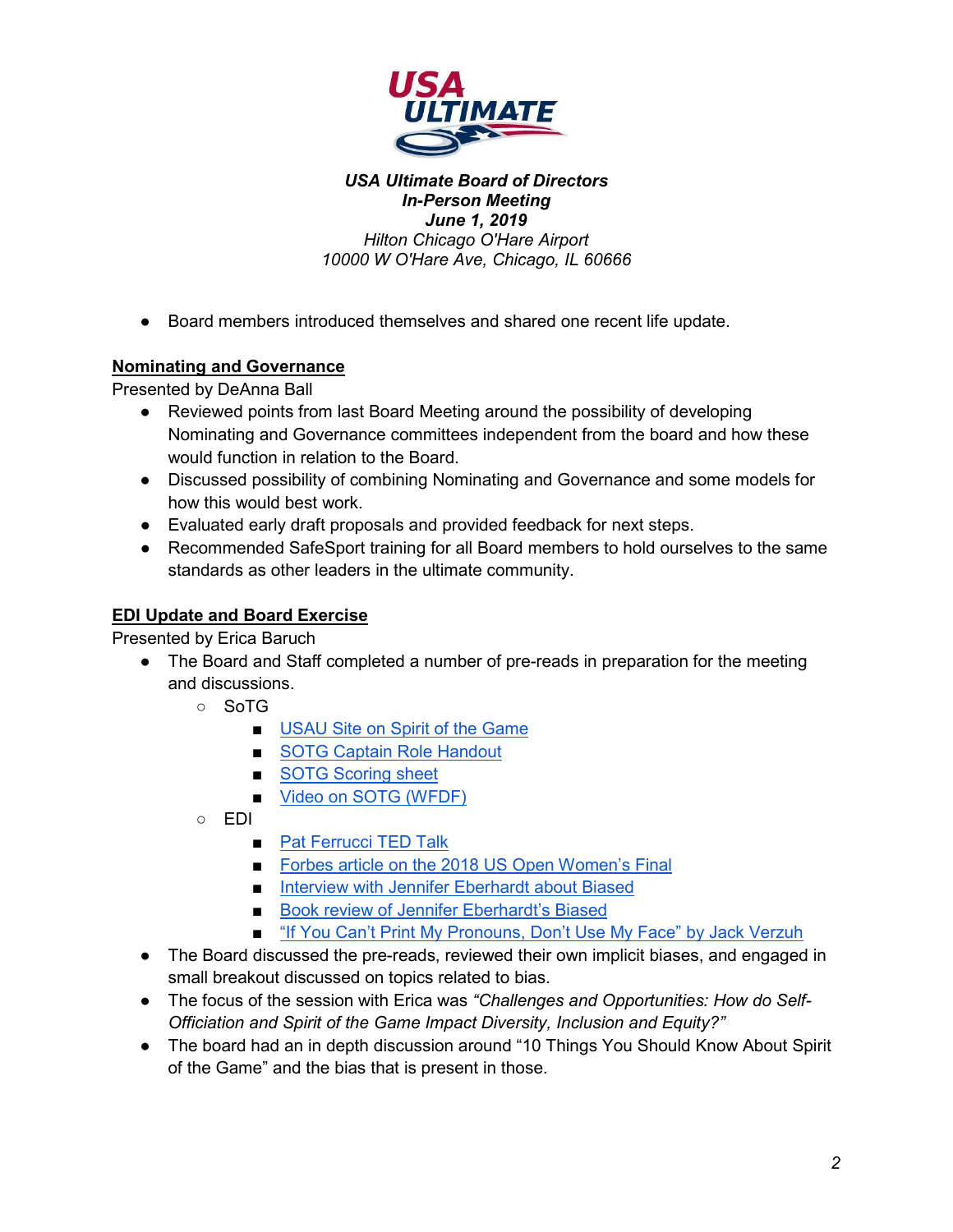

- Breakout groups discussed possible mechanisms for countering bias through the following areas: Language Modifications, Coaches, Spirit Captains, Spirit Circles and Spirit Time Outs, Spirit Scoring and Observers.
- The Board reviewed the dynamic "USA Ultimate Equity, Diversity and Inclusion Development Plan for 2019.
- The Board discussed the role of the Equity and Diversity Working Group and the Board's important role in communicating voices and concerns from the community to the Staff and internal EDI group.
- Monthly Equity and Diversity Working Group calls will be scheduled to review the progress by USA Ultimate and provide feedback.

# **YCC Bid Allocation**

Presented by Will Deaver & Heather Ann Brauer

- The Board reviewed the YCC Bid Allocation and the process that teams undergo to be eligible for the different phases of review.
- The Board discussed the Affiliate model and had a conversation around how to best connect with all types of disc organizations.

### **Financial report**

Presented by Julia Echterhoff Lee & Josh Seamon

- The Financial Update was reviewed by the Board.
- The organization is tracking consistent with previous years and will be reviewing the Audit following this meeting.

# **YTD Program update**

Presented by Dr. Tom Crawford & USAU Program Director

- Membership numbers are consistent and hoping to see an increase in youth later in the year.
- Multiple new Affiliates in 2019 and discussions underway for potential State Based Organizations.
- New website is underway for launch by the end of the year.
- New #LiveUltimate gear available through VC.
- Discussions underway for media agreements since the ESPN agreement completes at the end of 2019.